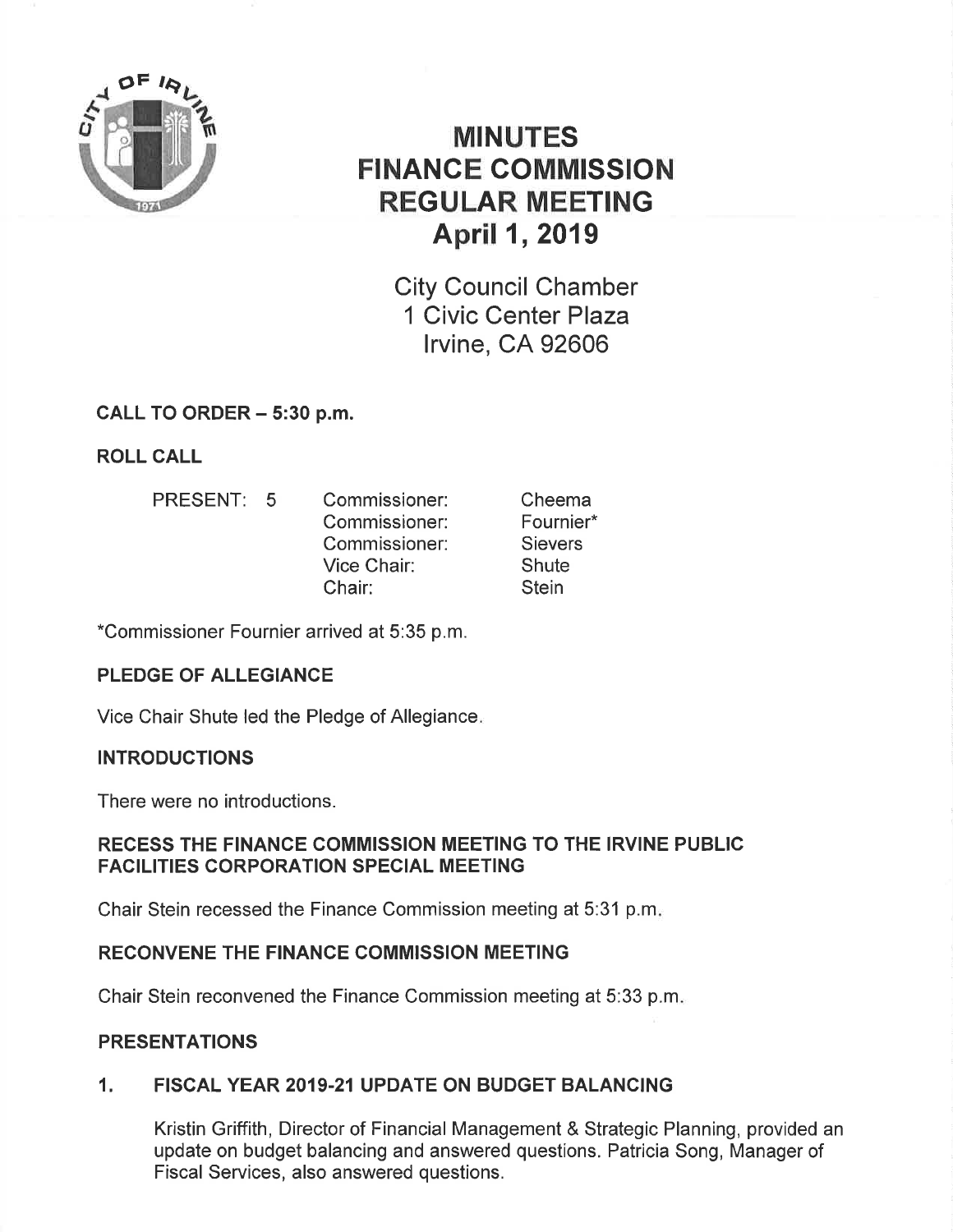Discussion included: the breakdown of proposed budget revenue; the adjusted allocation of Orange County Great Park staff; justifying the utilization of <sup>a</sup> percentage of Great Park funds for school support; clearly and consistently defining appropriate use of Great Park funds and revenue; and the secondary maintenance agreement.

#### ANNOUNCEMENTS

There were no announcements.

#### COMMITTEE REPORTS

There were no committee reports.

## ADDITIONS AND DELETIONS TO THE AGENDA

There were no additions or deletions.

#### PUBLIC COMMENTS

The following individual spoke on fiscal transparency:

Jeanne Baran, lrvine resident, suggested centralized fiscal transparency reports and requested a community budget meeting on the Orange County Great Park.

#### CONSENT CALENDAR

ACTION: Moved by Commlssioner Sievers, seconded by Gommissioner Cheema, and unanimously carried to approve Gonsent Galendar ltems <sup>2</sup> and 3.

#### 2. MINUTES

Approve the minutes of a regular meeting of the Finance Commission held on March 18,2019.

# 3. DISSOLUTION OF THE IRVINE PUBLIC FACILITIES CORPORATION

Recommend the City Council approve the dissolution of the lrvine Public Facilities Corporation.

#### COMMISSION BUSINESS

4. FISCAL YEAR 2019.21BUDGET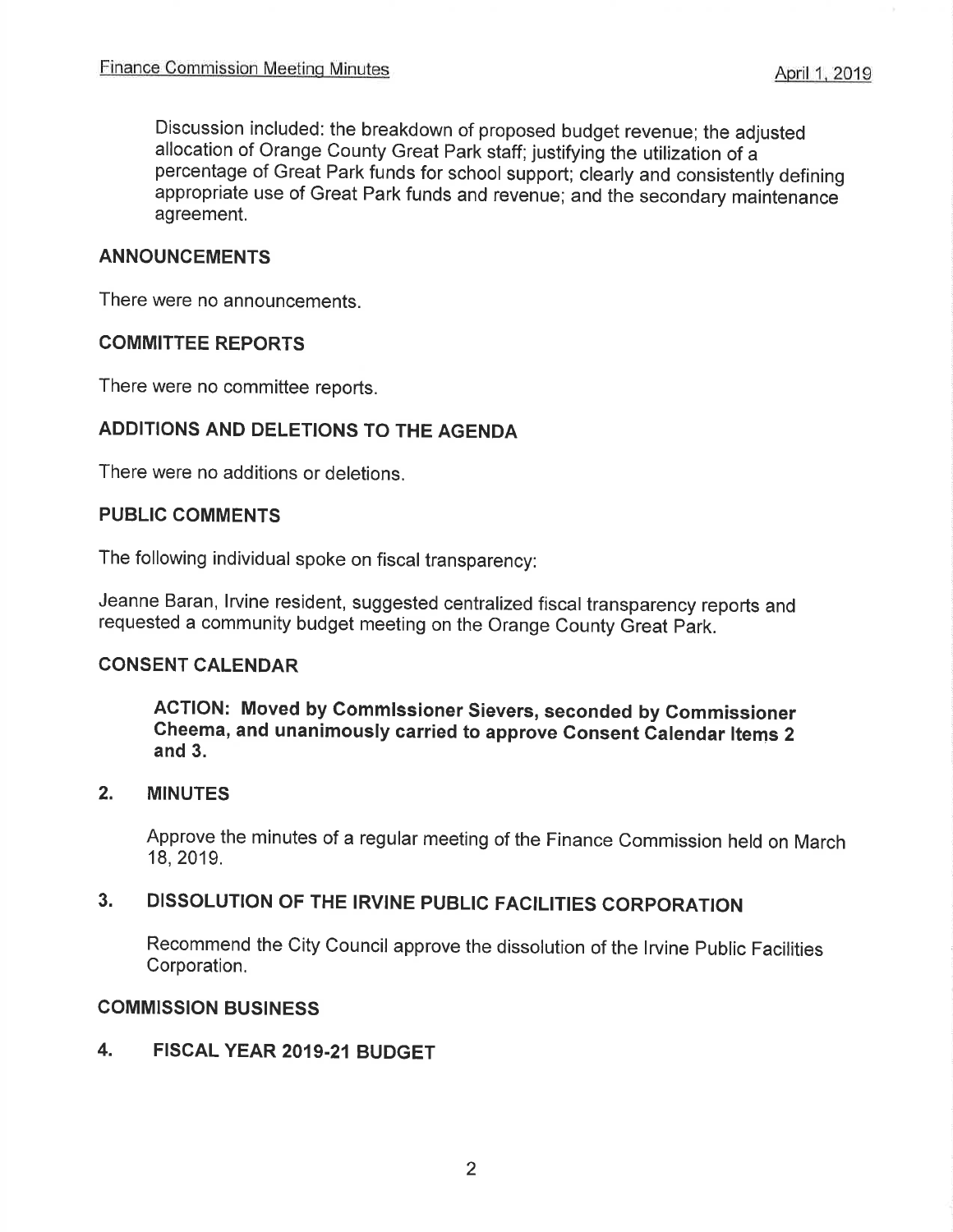## CITY CLERK PRESENTATION

Molly Mclaughlin, City Clerk, presented the City Clerk's Office Proposed Budget for 2019-21 and answered questions.

Commission discussion included : early voting outreach/participation and potential avenues to recover expenses; leveraging technology to automate public forms; and potential special election cost estimates.

## FINANCIAL MANAGEMENT & STRATEGIC PLANNING PRESENTATION

Jonathan Nih, Senior Management Analyst, presented the Financial Management & Strategic Planning Proposed Budget for 2019-21 and was available to answer questions.

There was no commission discussion

## 5. FISCAL YEAR 2019.21 BUDGET

## HUMAN RESOURCES & INNOVATION PRESENTATION

Jimmee Medina, Director of Human Resources & lnnovation, introduced the department budget and answered questions. Joe Angeles, Senior Human Resources Analyst, presented the Human Resources & lnnovation Proposed Budget for 2019-21 and answered questions. Marianna Marysheva, Assistant City Manager, Kristin Griffith, Director of Financial Management & Strategic Planning, and Khaled Tawfik, Chief lnformation Officer, were also present and answered questions.

Discussion included: utilizing current resources to enhance employee benefits and wellness through incentive programs; offering opportunities for telecommuting; utilizing technology for recruiting; considering vacancies and new positions when planning for future unfunded liability; updates on pending or delayed lT projects and accelerating projects that improve efficiencies or have a low cost to implement; an update on the outstourced lT service provider satisfaction; enhanced City services as a result of the upcoming OCFA settlement; Public Safety telecommunications channels; and an update on cell tower programs and revenue.

#### 6. FISCAL YEAR 2019-21 BUDGET

#### ORANGE COUNTY GREAT PARK PRESENTATION

Steve Torelli, Management Analyst ll, presented the Orange County Great Park Proposed Budget for 2019-21 and answered questions.